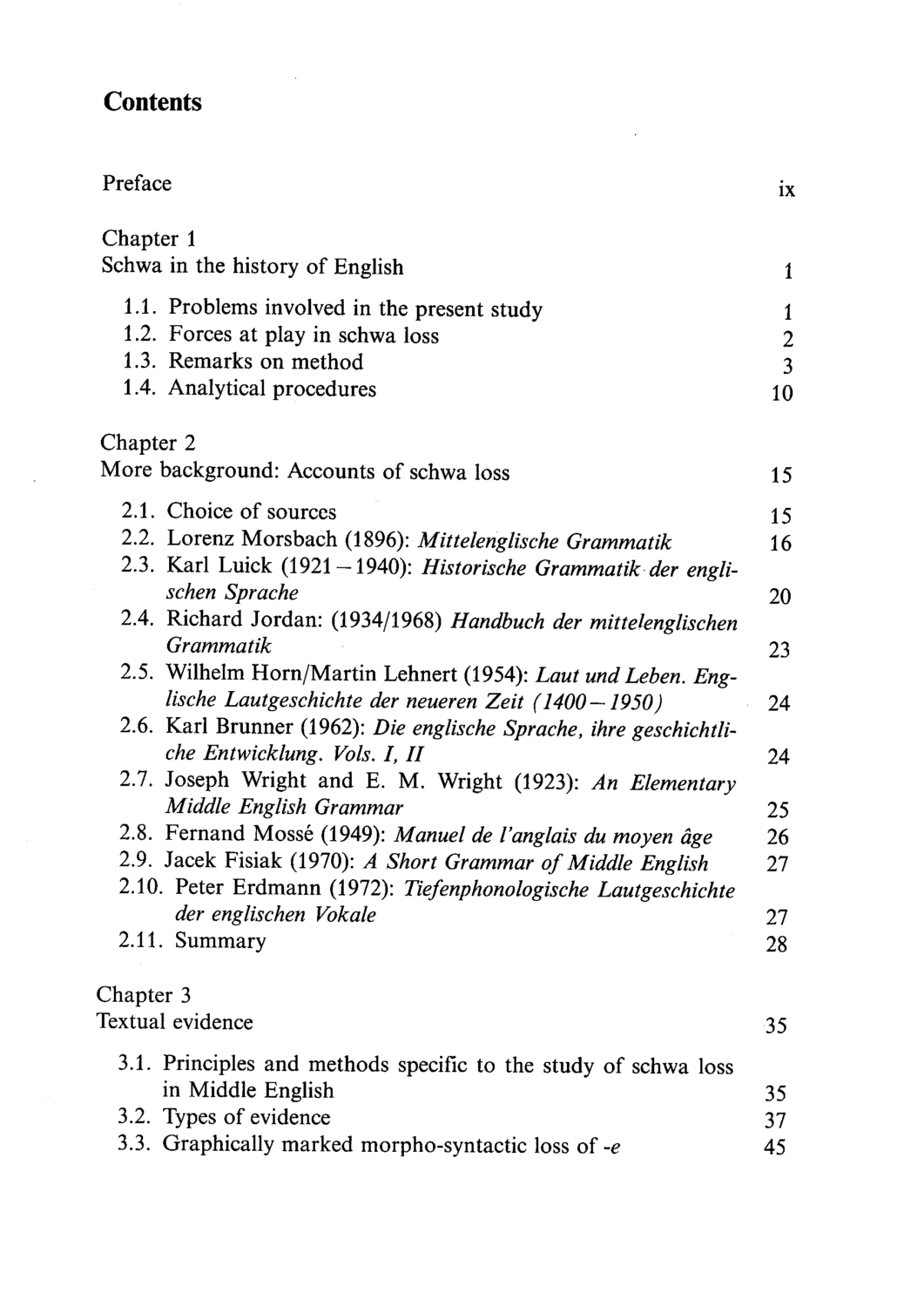## vi Contents

|           | 3.4. Unetymological final -e                                       | 55  |
|-----------|--------------------------------------------------------------------|-----|
|           | 3.5. Elision in hiatus                                             | 62  |
|           | 3.6. Rhyme evidence                                                | 69  |
|           | 3.7. Scribal errors, editorial corrections                         | 71  |
|           | 3.8. Graphically unmarked evidence                                 | 75  |
| Chapter 4 |                                                                    |     |
|           | Phonological aspects of schwa loss                                 | 87  |
|           | 4.1. The phonemic status of schwa in Middle English                | 87  |
|           | 4.2. The Middle phonemic inventory                                 | 91  |
|           | 4.3. Distribution                                                  | 104 |
|           | 4.4. Phonetic parameters. Distinctive features                     | 106 |
|           | 4.5. Phonological correlates of schwa loss                         | 109 |
|           | 4.6. Some consequences                                             | 114 |
| Chapter 5 |                                                                    |     |
|           | Morphological aspects of schwa loss                                | 125 |
|           | 5.1. The morpho-syntactic functions of schwa                       | 125 |
|           | 5.2. The morphologization of schwa loss                            | 133 |
|           | 5.3. Classification and ranking of factors for schwa loss          | 134 |
|           | 5.4. Syntactic correlates                                          | 140 |
|           | 5.5. Extralinguistic factors                                       | 146 |
|           | 5.6. Hierarchy of factors within individual word classes           | 149 |
| Chapter 6 |                                                                    |     |
|           | Early schwa deletion as a prosodic phenomenon                      | 155 |
|           | 6.1. Early schwa loss data                                         | 155 |
|           | 6.2. The shared properties of early schwa loss                     | 158 |
|           | 6.3. The rhythmic phrasing of early schwa deletion                 | 159 |
|           | 6.4. The Early Schwa Deletion Rule                                 | 162 |
| Chapter 7 |                                                                    |     |
|           | Schwa preservation in Late Middle English as a prosodic phenomenon | 171 |
|           | 7.1. Final -e in weak adjectival inflexions                        | 171 |
|           | 7.2. The weak adjectives in Chaucer                                | 172 |
|           | 7.3. The weak adjectives in non-Chaucerian Late Middle English     | 173 |